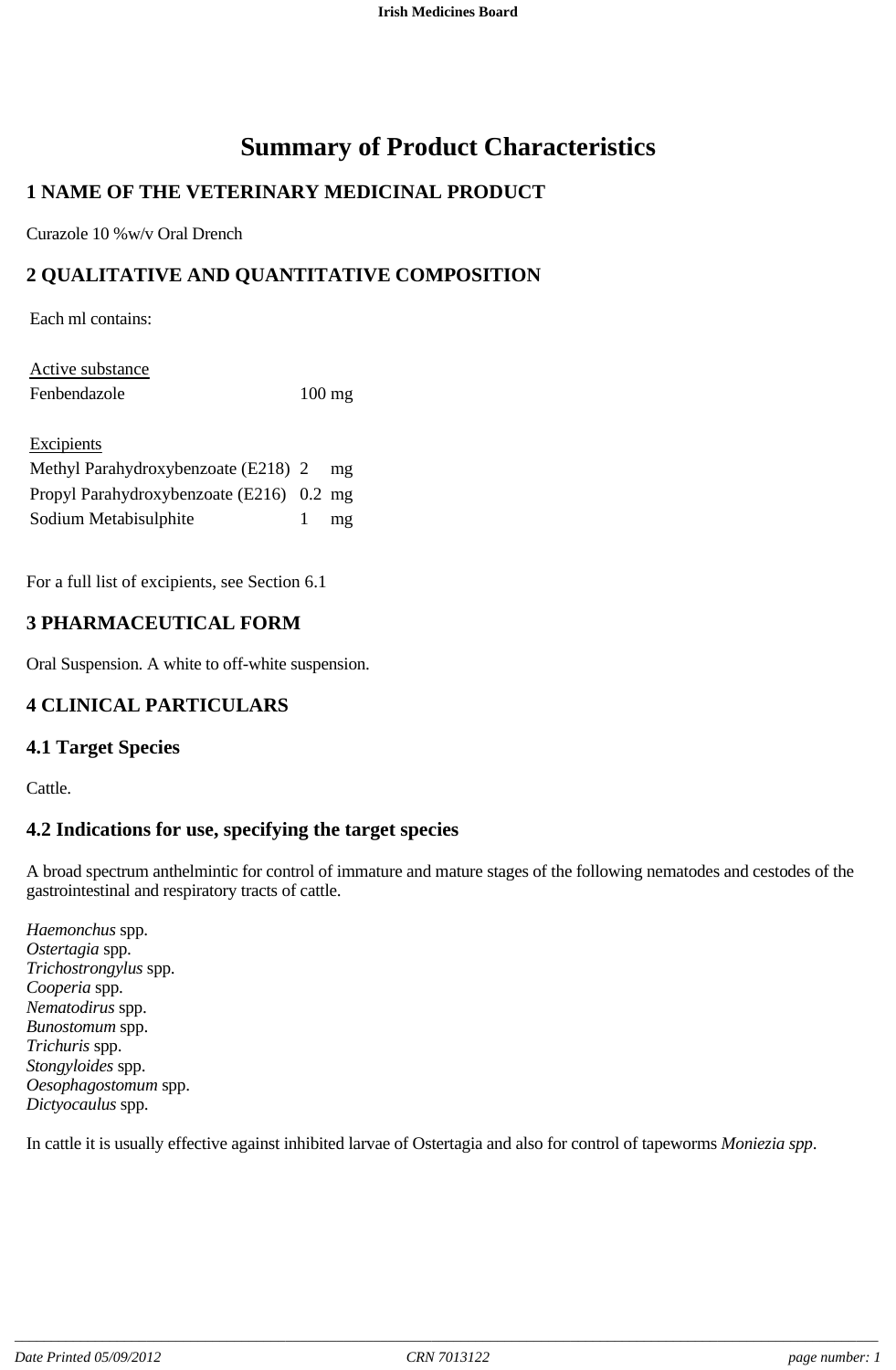# **4.3 Contraindications**

Do not use in animals with known hypersensitivity to the active ingredient.

# **4.4 Special warnings for each target species**

None.

# **4.5 Special precautions for use**

#### **Special precautions for use in animals**

As with other anthelmintics, veterinary advice should be sought on appropriate dosing programmes and stock management to achieve adequate parasite control and reduce the likelihood of anthelmintic resistance developing. If the product does not achieve the desired clinical effect, other diseases, nutritional disturbances or anthelmintic resistance may be involved.

#### **Special precautions to be taken by the person administering the veterinary medicinal product to animals**

Direct contact with the skin should be kept to a minimun. Wash hands after use. Wear suitable protective clothing including impermeable rubber gloves.

### **4.6 Adverse reactions (frequency and seriousness)**

None known.

### **4.7 Use during pregnancy, lactation or lay**

This product is safe for use during pregnancy and lactation.

# **4.8 Interaction with other medicinal products and other forms of interaction**

None known.

# **4.9 Amounts to be administered and administration route**

The recommended therapeutic dose of fenbendazole is 7.5 mg/kg bodyweight. For oral administration in cattle. Shake well before use. Estimate bodyweight carefully. Use only properly calibrated dosing equipment.

Practical dosage recommendations:

| Bodyweight (kg)                                                                                                       | $Dose$ (ml)                                                                                                               |
|-----------------------------------------------------------------------------------------------------------------------|---------------------------------------------------------------------------------------------------------------------------|
| $To - 65$ kg<br>$66 - 125$ kg<br>$126 - 200$ kg<br>$201 - 270$ kg<br>$271 - 340$ kg<br>$341 - 400$ kg<br>Above 400 kg | $5 \text{ ml}$<br>10 <sub>ml</sub><br>$15 \text{ ml}$<br>20ml<br>$25 \text{ ml}$<br>$30 \text{ ml}$<br>3.75 ml per 50 kg. |
|                                                                                                                       |                                                                                                                           |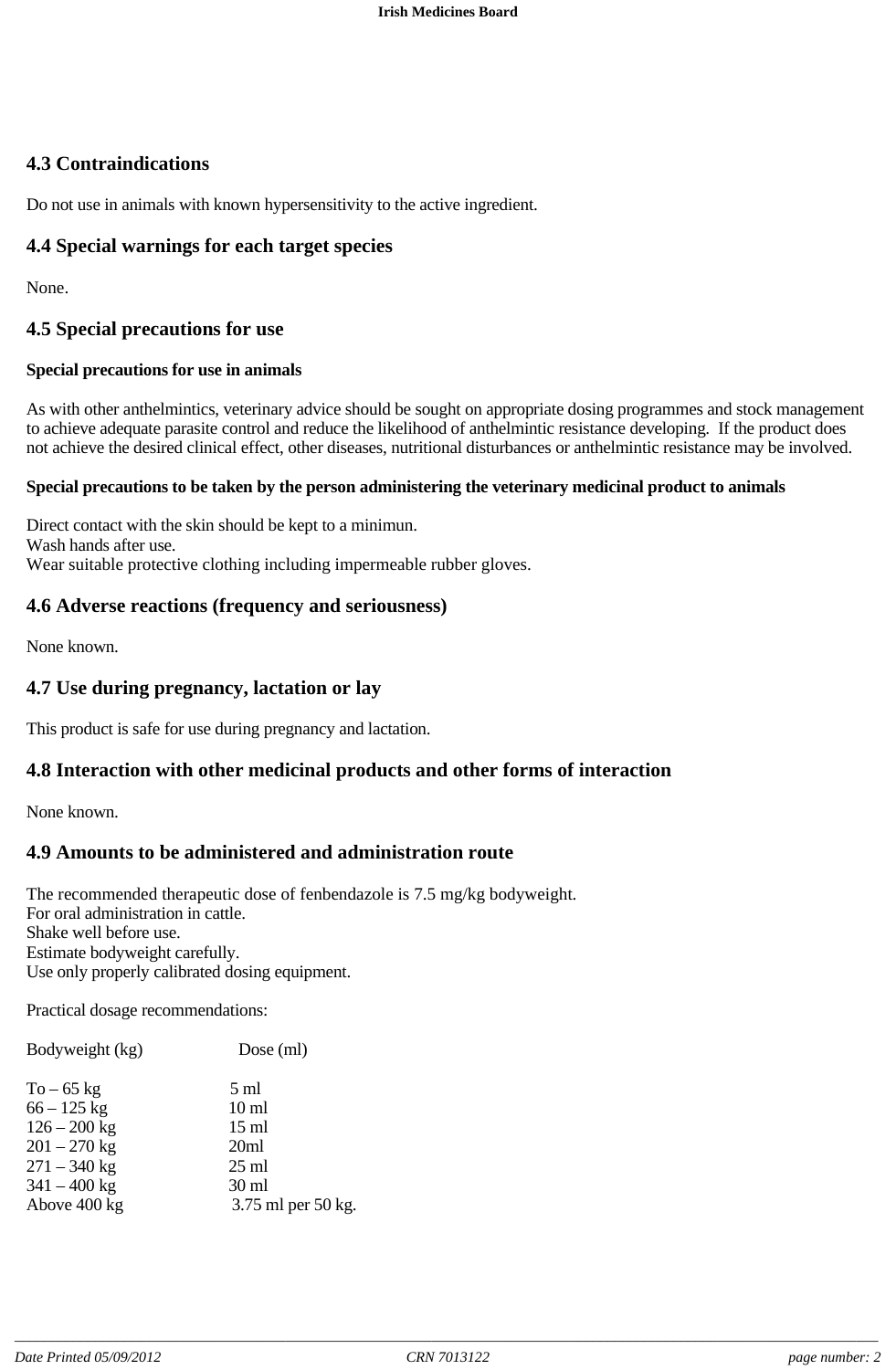# **4.10 Overdose (symptoms, emergency procedures, antidotes), if necessary**

Not applicable.

# **4.11 Withdrawal Period(s)**

Animals must not be slaughtered for human consumption during treatment. Cattle may be slaughtered for human consumption only after 28 days from the last treatment.

Milk for human consumption must not be taken during treatment. Milk for human consumption may be taken from cows only after 120 hours from the last treatment.

# **5 PHARMACOLOGICAL or IMMUNOLOGICAL PROPERTIES**

Fenbendazole is an anthelmintic belonging to the benzimidazole group which acts by blocking fumerate reductase which results in the inhibition of the formulation of adenosine triphosphate (involved in mitochondrial energy).

#### **5.1 Pharmacodynamic properties**

Fenbenazole, like many benzimidazoles, blocks fumarate reductase which results in the inhibition of the formation of adenosine triphosphate (involved in mitochondrial energy). There is also evidence that it inhibits glucose uptake and therefore increases glycogen utilization and depletes the worm's glycogen reserve. The overall effect of this action is to effectively starve the parasite to death. Furthermore this action results in the detachment of the parasites but in the case of intestinal helminths this detachment does not result in loss of contact with the drug whereas in the case of the liver fluke such detachment would reduce such contact. This probably explains its limited effect on the liver fluke and the good effect on intestinal helminths.

### **5.2 Pharmacokinetic properties**

Fenbendazole is poorly soluble in water and consequently is poorly absorbed; something which is reflected in the relatively low plasma levels.

The scheme for the known metabolic pathways is given by Short, Flory, Hsieh and Barker (1988) together with the relative rates of breakdown in various species. The main break down products are the sulphoxide (oxfendazole) and sulphone.

# **6 PHARMACEUTICAL PARTICULARS**

#### **6.1 List of excipients**

Polysorbate 80 Sodium metabisulphite Methyl Parahydroxybenzoate (E218) Propyl Parahydroxybenzoate (E216) Sodium Citrate Citric Acid Simethicone Emulsion Xanthan Gum Purified Water

# **6.2 Incompatibilities**

None known.